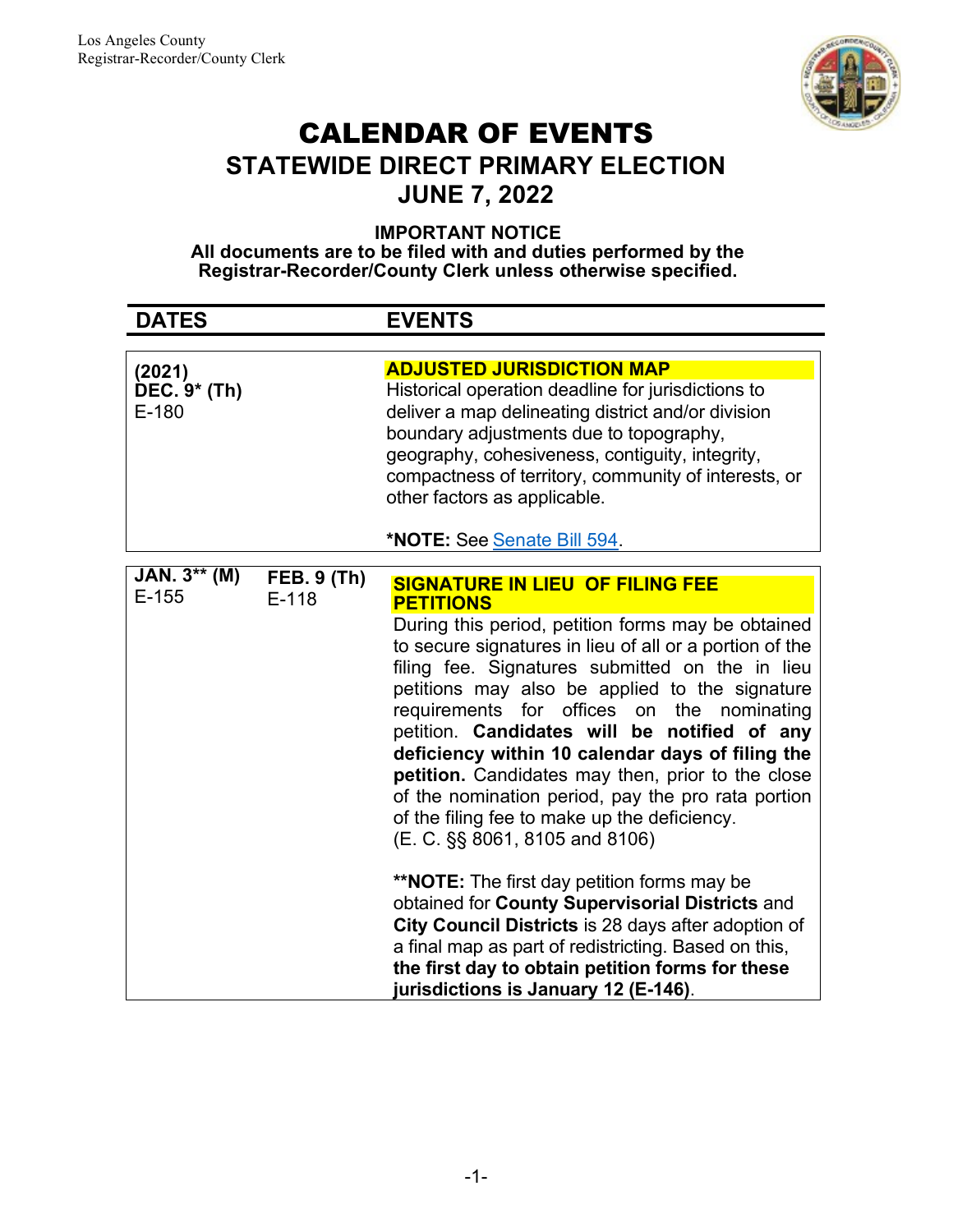| <b>DATES</b>                  | <b>EVENTS</b>                                                                                                                                                                                                                                                                                                       |
|-------------------------------|---------------------------------------------------------------------------------------------------------------------------------------------------------------------------------------------------------------------------------------------------------------------------------------------------------------------|
| <b>JAN. 4 (Tu)</b><br>$E-154$ | <b>REGISTRATION TO QUALIFY A NEW PARTY</b><br>Last day to register affiliation with a particular<br>political party in order to qualify that party to<br>participate in the June 7, 2022 Primary Election<br>nomination process.<br>$(E. C. \S\S 2187(d)(1)$ and 5100(b))                                           |
| <b>JAN. 10 (M)</b><br>$E-148$ | <b>GOVERNOR'S PROCLAMATION</b><br>Not later than this date, the Governor shall issue<br>the Primary Election proclamation.<br>(E. C. § 12000)                                                                                                                                                                       |
| JAN. 24 (M)*<br>$E-134*$      | <b>STATEMENT</b><br>OF<br><b>REGISTRATION</b><br><b>AND</b><br><b>QUALIFICATION OF NEW POLITICAL PARTIES</b><br>Before this date, the total number of registered<br>voters in Los Angeles County as of January 4,<br>2022, $(E - 154)$ shall be certified to the Secretary<br>of State.<br>(E. C. §§ 2187 and 5100) |
|                               | <b>PARTY QUALIFICATION</b><br>Last day for secretary of state to determine if new<br>party has qualified either by sufficient registration<br>or by filing of petition.<br>(E. C. § 5100)                                                                                                                           |
|                               | METHOD OF QUALIFICATION<br><b>OF</b><br><b>NEW</b><br><b>POLITICAL PARTIES</b>                                                                                                                                                                                                                                      |
|                               | By Registered Voters - The number of new party<br>registrations must be equal to at least 1% of the<br>entire vote of the State at the last preceding<br>gubernatorial election.<br><b>TOTAL REGISTRATION REQUIRED - 127,126</b>                                                                                    |
|                               | By Petition - New party must have petitions<br>signed by voters equal to at least 10% of the<br>entire vote of the State at the last preceding<br>gubernatorial election.<br>TOTAL SIGNATURES REQUIRED - 1,271,255                                                                                                  |

\*Date adjusted due to weekend and/or holiday.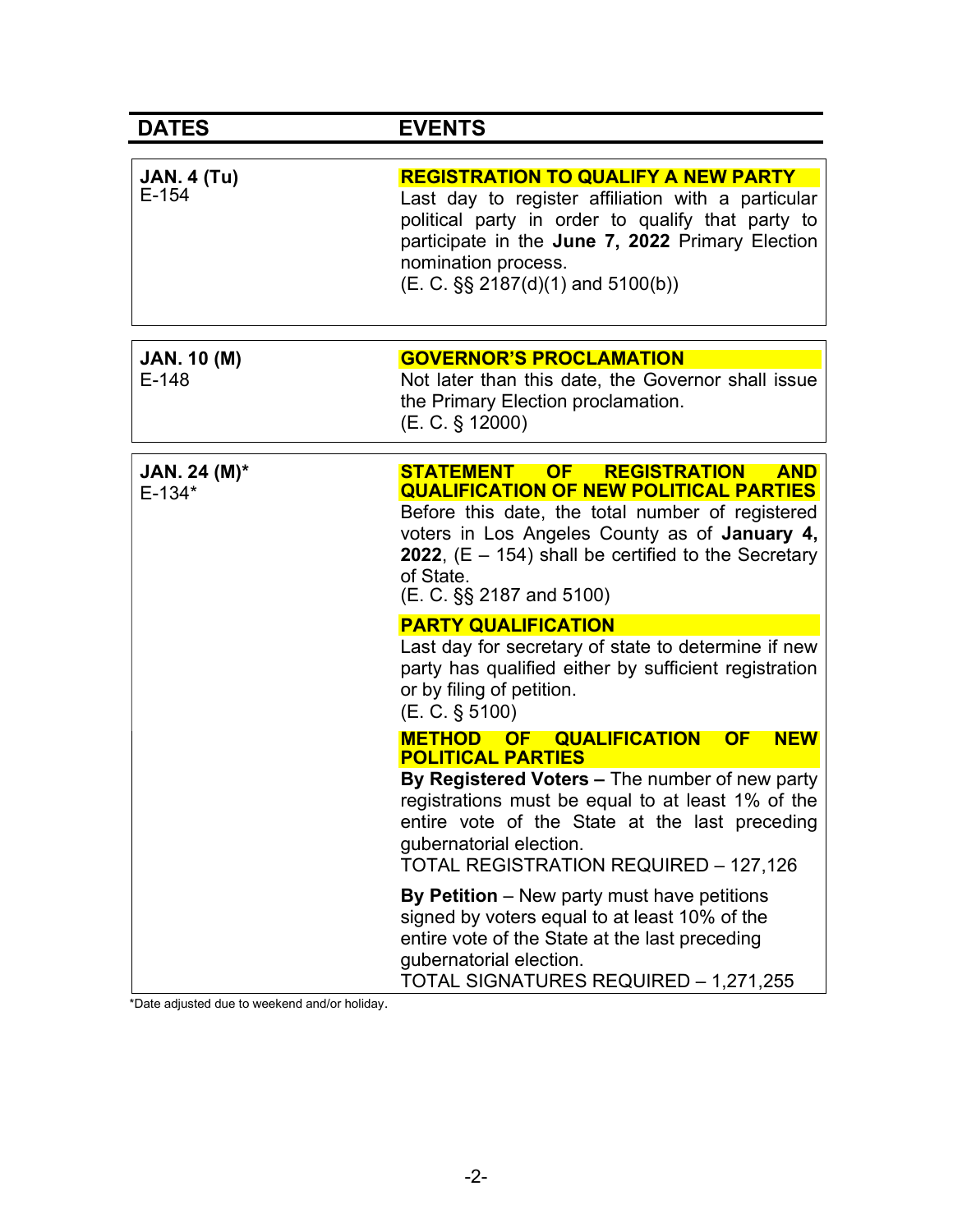| <b>DATES</b>                   |                              | <b>EVENTS</b>                                                                                                                                                                                                                                                                                                                                                                                                  |
|--------------------------------|------------------------------|----------------------------------------------------------------------------------------------------------------------------------------------------------------------------------------------------------------------------------------------------------------------------------------------------------------------------------------------------------------------------------------------------------------|
|                                |                              |                                                                                                                                                                                                                                                                                                                                                                                                                |
| <b>JAN. 27 (Th)</b><br>$E-131$ |                              | STATEWIDE MEASURES - QUALIFICATION<br><b>FOR BALLOT</b><br>Last day for initiative or legislative measure to<br>qualify for the Primary Election ballot.<br>(E. C. § 9016 and 9040)                                                                                                                                                                                                                            |
| <b>JAN. 31 (M)</b><br>$E-127$  | <b>FEB. 9 (W)</b><br>$E-118$ | DECLARATIONS OF<br><b>INTENTION</b><br><b>CANDIDATES FOR JUDICIAL OFFICE</b><br>First and last day for candidates for judicial office to<br>file a declaration of intention. The filing fee must be<br>paid or signatures in lieu of filing fee petitions must<br>be filed at the time the declaration of intention is<br>filed.<br>$(E. C. \S\S 8023$ and 8105 (b))                                           |
|                                |                              |                                                                                                                                                                                                                                                                                                                                                                                                                |
| <b>FEB. 4 (F)</b><br>$E-123$   |                              | <b>ADOPTION OF GOVERNING BOARD MEMBER</b><br><b>ELECTION RESOLUTION (School Districts)</b><br>Last day for governing boards to adopt resolution<br>calling a governing board member election and<br>setting forth the specifications of the election order.<br>filed<br>Copies<br>shall<br>with<br>be<br>the<br>County<br>Superintendent of Schools and the county elections<br>official.<br>(Ed. Code § 5322) |
|                                |                              | <b>DISQUALIFIED PARTIES</b><br>Last day for the Secretary of State, with the advice<br>and consent of the Attorney General, to determine<br>parties, if any, are disqualified<br>which<br>from<br>participating in the Primary Election.<br>(E. C. § 5102 and 5200)                                                                                                                                            |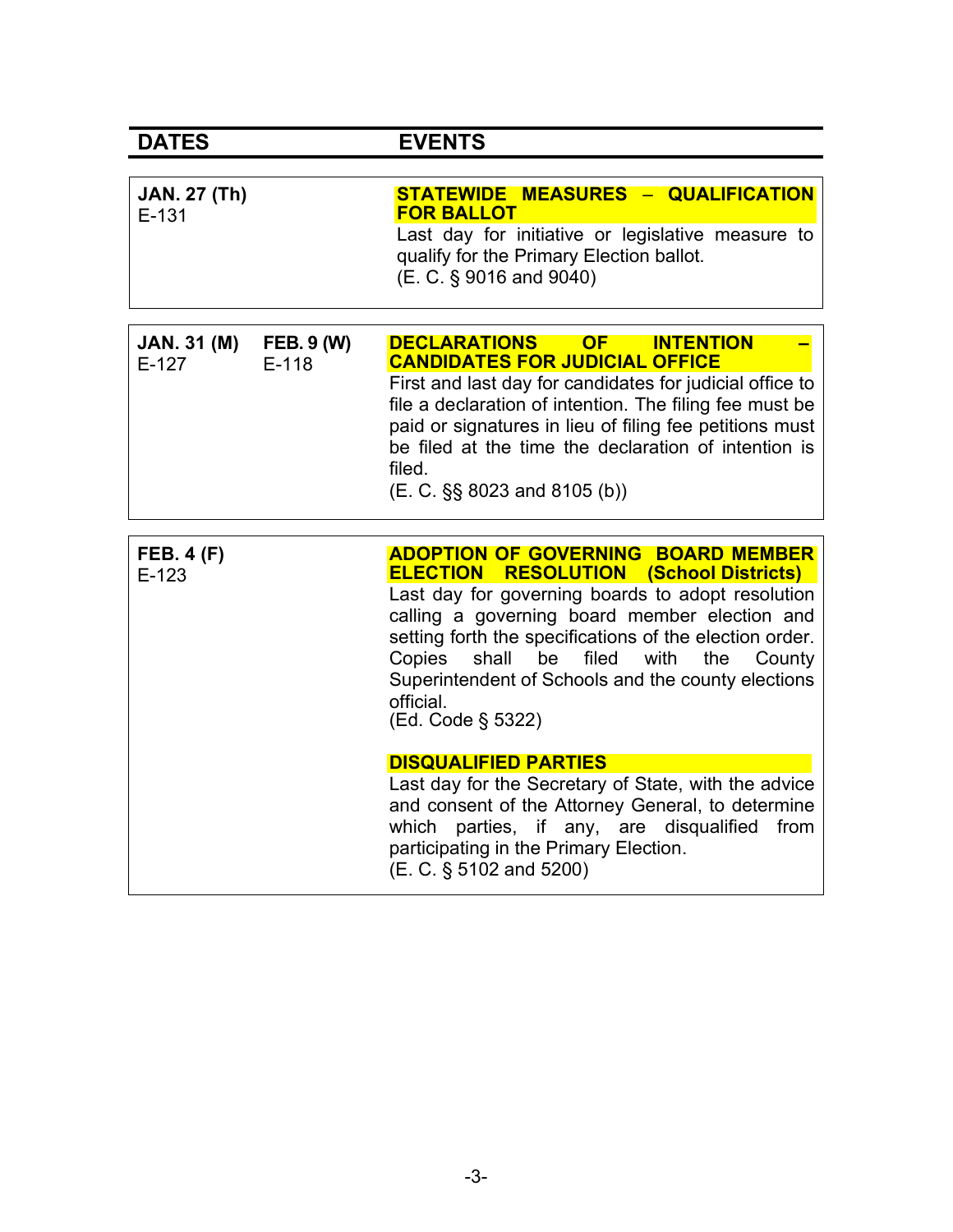| <b>DATES</b>                 |                                     | <b>EVENTS</b>                                                                                                                                                                                                                                                                                                                                                                                                                                                                                                         |
|------------------------------|-------------------------------------|-----------------------------------------------------------------------------------------------------------------------------------------------------------------------------------------------------------------------------------------------------------------------------------------------------------------------------------------------------------------------------------------------------------------------------------------------------------------------------------------------------------------------|
| <b>FEB. 7 (M)</b><br>$E-120$ |                                     | <b>FORMAL NOTICE OF GOVERNING BOARD</b><br><b>MEMBER ELECTION (School Districts)</b><br>Not later than this date, the County Superintendent<br>of Schools shall deliver the formal notice of a<br>governing board member election.<br>(Ed. Code §§ 5324 and 5325 (b))                                                                                                                                                                                                                                                 |
|                              |                                     | <b>RESOLUTION</b><br><b>CANDIDATE</b><br><b>BOARD</b><br><b>FOR</b><br><b>STATEMENTS (Local nonpartisan offices)</b><br>Not later than this date, the jurisdiction's governing<br>body shall by resolution determine the word<br>limitation for candidate statements (200 or 400<br>words); specify if the candidates or the district will<br>bear the costs of printing and distributing the<br>statements; and if cost is to be paid by candidate,<br>whether advance payment is required.<br>(E. C. § 13307(a)(d)) |
| <b>FEB. 9 (W)</b><br>$E-118$ |                                     | SIGNATURE IN LIEU OF FILING FEE PETITIONS<br><b>DEADLINE - ALL OFFICES</b><br>Last day for candidates to file signature in lieu<br>petitions. Candidates will be<br>notified of<br>any<br>deficiency within 10 calendar days of filing the<br>petition. Candidates may then, prior to the close of<br>the nomination period, pay the pro rata portion of the<br>filing fee to make up the deficiency.<br>(E. C. §§ 8061, 8105 and 8106)                                                                               |
| <b>FEB. 10 (Th)</b><br>E-117 | FEB. 14 (M)<br>$E-113$<br>5:00 P.M. | <b>EXTENSION OF DECLARATION OF INTENTION</b><br><u>PERIOD (JUDICIAL OFFICES ONLY)  </u><br>If the incumbent for a judicial office does not file a<br>declaration of intention to succeed to the same<br>office by February 9, qualified persons other than<br>the incumbent may file a declaration of intention for<br>that office no later than the first day for filing<br>nomination papers.<br>$(E. C. \S 8023(b))$                                                                                               |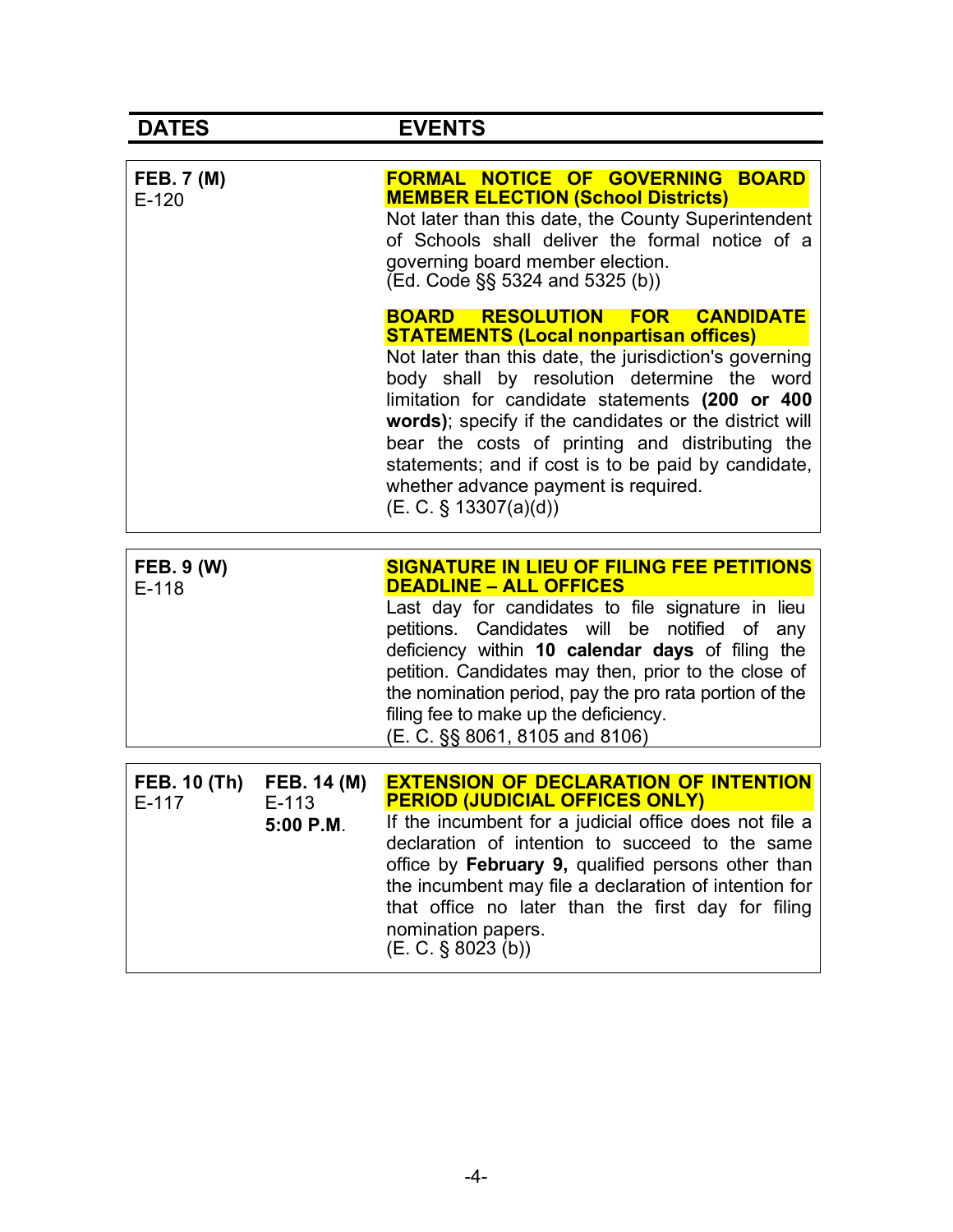| <b>DATES</b>         |                                         | <b>EVENTS</b>                                                                                                                                                                                                                                                                                                                                                                                                                                                                                                                                                                                                                                                                                                                                                                               |
|----------------------|-----------------------------------------|---------------------------------------------------------------------------------------------------------------------------------------------------------------------------------------------------------------------------------------------------------------------------------------------------------------------------------------------------------------------------------------------------------------------------------------------------------------------------------------------------------------------------------------------------------------------------------------------------------------------------------------------------------------------------------------------------------------------------------------------------------------------------------------------|
| FEB. 14 (M)<br>E-113 | <b>MAR. 11 (F)</b><br>E-88<br>5:00 P.M. | <b>NOMINATION PERIOD FOR ALL CANDIDATES</b><br>During this period, candidates must file declarations<br>of candidacy and nomination papers. No person<br>may file nomination papers for more than one office<br>at the same election. The Declaration of Candidacy<br>shall be executed in the elections official's office. All<br>candidates must pay the nonrefundable filing fees. A<br>candidate shall not be required to execute a<br>nomination paper if the number of in-lieu signatures<br>that meets the nomination requirement on the in-lieu<br>petitions equals or exceeds the minimum number<br>required.<br>(E. C. §§ 8020, 8061, 8062, 8100, 8105, 8106 and<br>10407)                                                                                                        |
|                      |                                         | <b>NOTE: Fax and e-mail submission is NOT</b><br>acceptable.                                                                                                                                                                                                                                                                                                                                                                                                                                                                                                                                                                                                                                                                                                                                |
|                      |                                         | <b>CANDIDATE STATEMENTS —</b><br><b>CONGRESSIONAL AND STATE LEGISLATIVE</b><br><b>CANDIDATES</b><br>During this period, candidates for congressional and<br>state legislative office may submit a statement for<br>inclusion in the Official Sample Ballot Booklet. State<br>Legislative candidates must agree to voluntarily limit<br>their campaign expenditures. The statement shall<br>not exceed 250 words. If the office is to be voted<br>on in more than one county, candidates should file<br>the statement with each county.<br>(Govt. Code $\S$ § 85601(c) and 88001(i), and E.C. §<br>13307.5)<br><b>NOTE:</b> Candidate statements are <b>ONLY</b> included in<br>the Official Sample Ballot Booklet and will <b>NOT</b> be<br>included in the Official Vote By Mail material. |
|                      |                                         | <b>CANDIDATE STATEMENTS - LOCAL</b><br><b>NONPARTISAN</b><br>During this period, candidates<br>for<br>local<br>a<br>nonpartisan office may file a candidate statement for<br>inclusion with the Official Sample Ballot Booklet. If<br>the office is to be voted on in more than one county,<br>candidates should file a statement with each county.<br>(E.C. § 13307)<br><b>NOTE:</b> Candidate statements are <b>ONLY</b> included in<br>the Official Sample Ballot Booklet and will <b>NOT</b> be<br>included in the Vote By Mail material.                                                                                                                                                                                                                                               |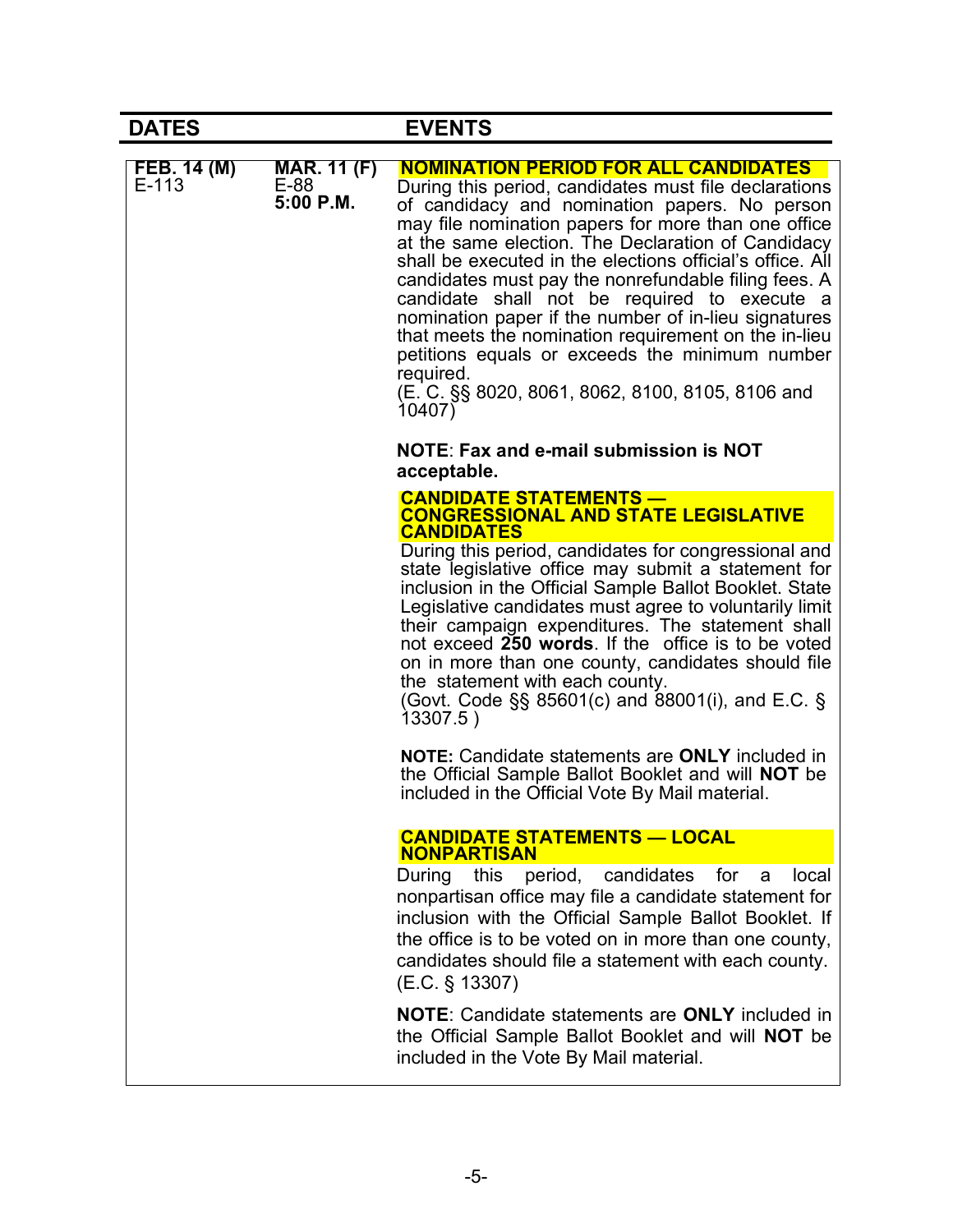| <b>DATES</b>                                                  | <b>EVENTS</b>                                                                                                                                                                                                                                                                                                                                                                                                                                                                  |
|---------------------------------------------------------------|--------------------------------------------------------------------------------------------------------------------------------------------------------------------------------------------------------------------------------------------------------------------------------------------------------------------------------------------------------------------------------------------------------------------------------------------------------------------------------|
| <b>FEB. 14 (M)</b><br><b>MAR. 16 (W)</b><br>$E-113$<br>$E-83$ | <b>TRANSMISSION OF NOMINATION DOCUMENTS</b><br><b>TO SECRETARY OF STATE</b><br>During this period, nomination documents shall be<br>delivered to the Secretary of State pursuant to E. C.<br>§ 8070.<br>(E. C. §§ 8070 and 8082)                                                                                                                                                                                                                                               |
| <b>FEB. 19 (Sa)</b><br>$E-108$                                | <b>SIGNATURE IN LIEU PETITIONS CHECKED</b><br>Last day to determine sufficiency of signatures in<br>lieu of filing fees submitted by all candidates. If<br>determined that the petition is deficient, the<br>candidates may, before the close of nomination<br>period ending March 11, 2021 (E-88), pay a pro<br>rata fee.<br>(E. C. § 8106(b)(3))                                                                                                                             |
| <b>FEB. 22 (Tu)</b><br>$E-105$                                | <b>NEWLY QUALIFIED PARTIES - PROCEDURES</b><br><b>FOR ACTIVITIES</b><br>Last day for officers of a newly qualified political<br>party to file a notice with the Secretary of State<br>stating the statutory provisions which shall be<br>applicable to party operations.<br>(E. C. § 5005)                                                                                                                                                                                     |
| <b>MAR. 10 (Th)</b><br>$E-89$                                 | DATE FIXED TO SUBMIT ARGUMENTS<br><b>PUBLICATION</b><br>Recommended last day to publish date fixed for<br>submitting arguments for or against a county,<br>school or district measure<br>(E. C. §§ 9163 and 9502)                                                                                                                                                                                                                                                              |
| <b>MAR. 11 (F)</b><br>$E-88$                                  | <b>INCOME TAX RETURN DISCLOSURE</b><br><b>REQUIREMENTS - GOVERNOR</b><br>Notwithstanding any other law, the name of a<br>candidate for Governor shall not be printed on a<br>direct primary election ballot, unless the<br>candidate, at least 88 days before the direct<br>primary election, files with the SOS copies of<br>every income tax return the candidate filed with<br>the IRS in the 5 most recent taxable years, in<br>accordance with the procedure set forth in |

Section 8903 (E.C. § 8902)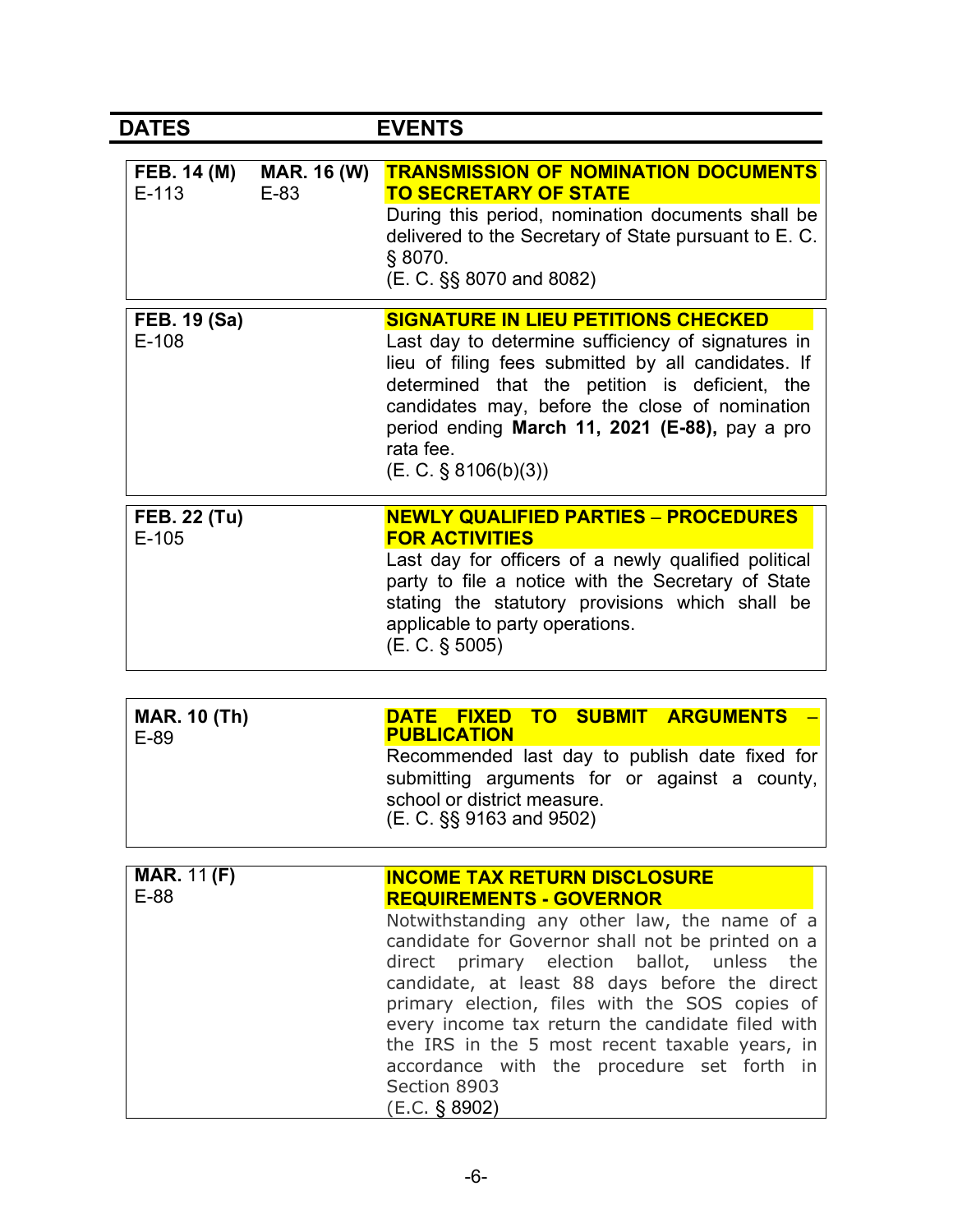$\overline{\phantom{a}}$ 

| <b>MAR. 11 (F)</b><br>E-88<br>5:00 P.M. | <b>NOMINATION PERIOD DEADLINE</b><br>Last day for all candidates to file nomination<br>documents. (E. C. §§ 8020 and 10407)<br>NOTE: Fax and e-mail submission not acceptable.                                                                                                                                                                                                                                                                                                                                                                                                                                  |
|-----------------------------------------|-----------------------------------------------------------------------------------------------------------------------------------------------------------------------------------------------------------------------------------------------------------------------------------------------------------------------------------------------------------------------------------------------------------------------------------------------------------------------------------------------------------------------------------------------------------------------------------------------------------------|
|                                         | <b>LOCAL</b><br><b>CANDIDATE</b><br><b>STATEMENTS</b><br><b>NONPARTISAN CANDIDATES</b><br>Last day that any candidate for a local nonpartisan<br>office may file a candidate statement not to exceed<br>the word limitation prescribed by the governing body<br>(200 or 400 words) for inclusion within the Official<br>Sample Ballot Booklet.<br>(E. C. § 13307)                                                                                                                                                                                                                                               |
|                                         | <b>CANDIDATE STATEMENTS - CONGRESSIONAL</b><br><b>AND STATE LEGISLATIVE CANDIDATES</b><br>Last day candidates for congressional and state<br>legislative office may submit a statement for inclusion<br>Official Sample<br>Ballot<br><b>State</b><br>the<br>Booklet.<br>$\mathsf{in}$<br>Legislative candidates must agree to voluntarily limit<br>their campaign expenditures. If the office is to be<br>voted on in more than one county, candidates should<br>file the statement with each county. The statement<br>shall not exceed 250 words.<br>(Govt. Code §§ 85601(c) and 88001, and E.C. §<br>13307.5) |
|                                         | <b>CONSOLIDATION OF ELECTIONS</b><br>Last day for local jurisdictions to file a resolution with<br>of Supervisors and Registrar-<br>Board<br>the<br>Recorder/County Clerk requesting consolidation with<br>the Primary Election.<br>$(E. C. \S\S 10400 - 10403)$                                                                                                                                                                                                                                                                                                                                                |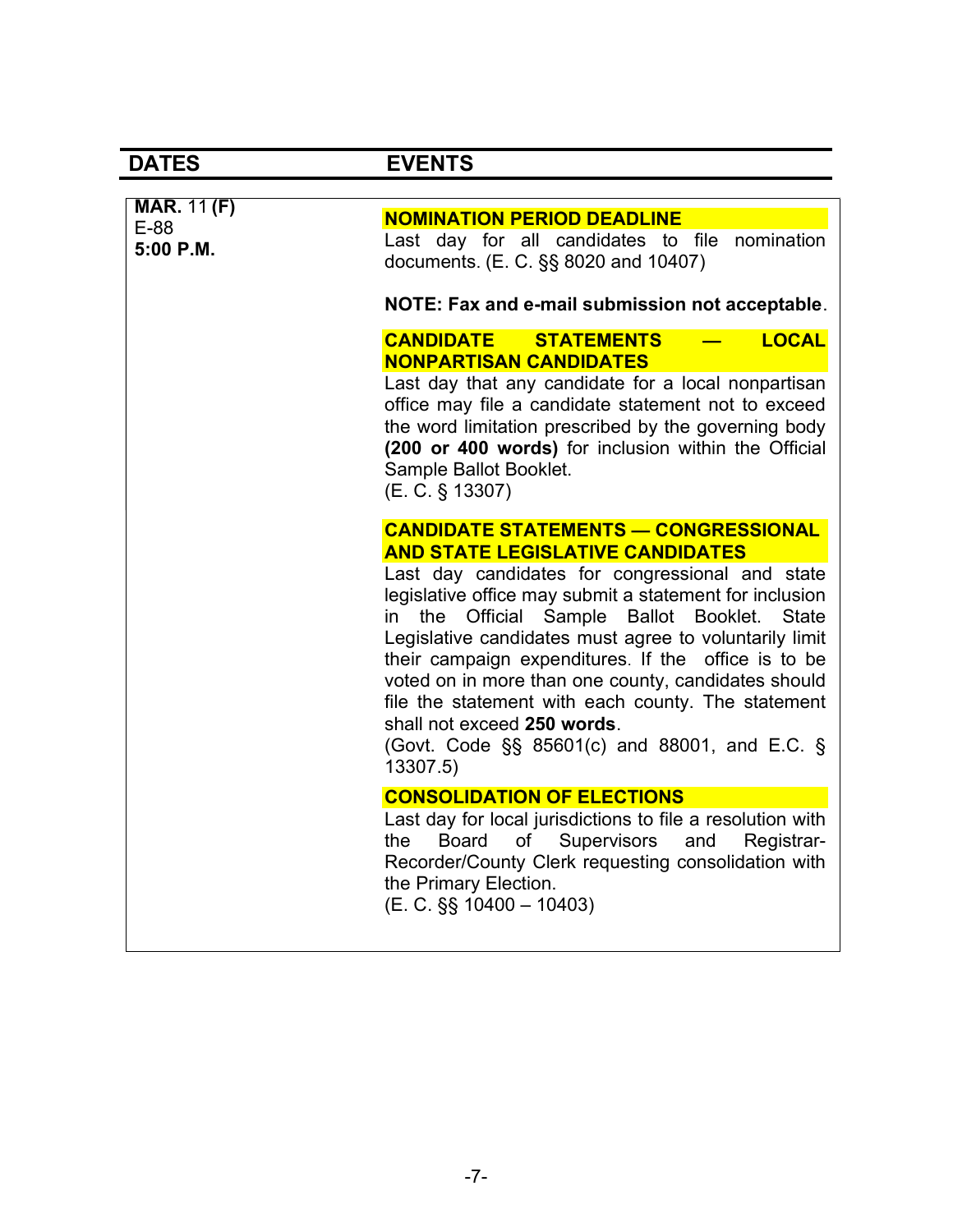| <b>DATES</b>                                                  | <b>EVENTS</b>                                                                                                                                                                                                                                                                                                    |
|---------------------------------------------------------------|------------------------------------------------------------------------------------------------------------------------------------------------------------------------------------------------------------------------------------------------------------------------------------------------------------------|
| <b>MAR.11 (F)</b><br>E-88<br>5:00 P.M.                        | <b>CANDIDATE WITHDRAWAL</b><br>No candidate whose declaration of candidacy has<br>been filed for any primary election may withdraw as<br>a candidate at that primary election.<br>(E. C. § 8800)                                                                                                                 |
|                                                               | NOTE: Candidates for municipal office or school<br>district governing board member office<br>are<br>permitted to withdraw up to and including<br>the<br>deadline to file a declaration of candidacy.<br>(E. C. §§ 10224,10510 and 10603)                                                                         |
|                                                               | <b>STATEMENT OF TAX RATE DATA - LAST DAY</b><br><b>TO SUBMIT</b><br>Last day for a local jurisdiction to file a bond issue<br>statement with the county elections official.<br>(E. C. § 9401)                                                                                                                    |
|                                                               | <b>COUNTY MEASURES - FISCAL</b><br><b>IMPACT</b><br><b>STATEMENT</b><br>Last day for the Board of Supervisors to place a<br>county measure on the Primary Election ballot and<br>direct the county auditor to determine its fiscal<br>impact and prepare a statement.<br>(E. C. § 9160)                          |
| MAR. 12** (Sa) MAR. 16 (W)<br>$E - 87**$<br>E-83<br>5:00 P.M. | <b>NOMINATION PERIOD EXTENSION IF ELIGIBLE</b><br><b>INCUMBENT DOES NOT FILE</b><br>If nomination documents for any eligible incumbent<br>are not filed by March 11, 5:00 p.m., the<br>nomination period for such office shall be extended<br>until March 16, 5:00 p.m. for persons other than<br>the incumbent. |
|                                                               | <b>NOTE:</b> Extension period does not apply when:                                                                                                                                                                                                                                                               |
|                                                               | 1) the incumbent for judicial office does not file a<br>declaration of intention for the office                                                                                                                                                                                                                  |
|                                                               | 2) there is no incumbent eligible to be elected or the<br>incumbent has served the maximum number of<br>terms as permitted by the California Constitution<br>or Los Angeles County Charter<br>(E. C. § 8022 and 8024)                                                                                            |

\*\*March 12 (Saturday) office will be open. March 13 (Sunday) office will be closed.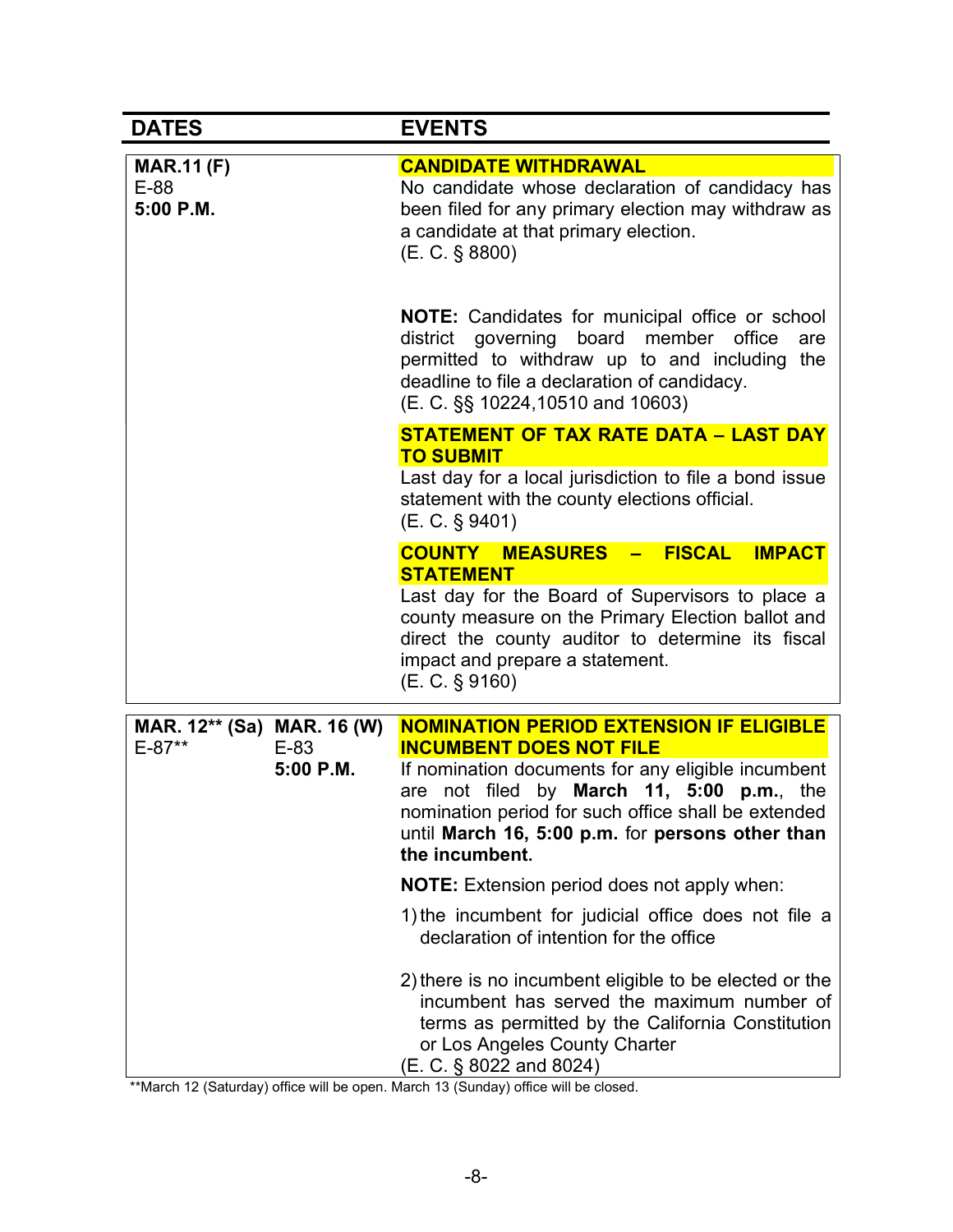| MAR. 12** (Sa) MAR. 21 (M)<br>E-87** | $E-78$ | PUBLIC EXAMINATION PERIOD FOR<br>STATEMENTS, CANDIDATE<br><b>CANDIDATE</b><br><b>NAMES AND BALLOT DESIGNATIONS</b><br>period, candidate<br>During this<br>statements,<br>candidate names and ballot designations shall<br>be open for public examination. A fee may be<br>charged to any candidate/person obtaining a<br>copy of the material. During this period, any<br>person may file a writ of mandate or an<br>injunction to require any or all of the material in a<br>candidate statement to be amended or deleted.<br>$(E. C. \S 13313)$<br>For candidate names and ballot designations, a<br>writ may be filed pursuant to E. C. $\S$ 13314. |
|--------------------------------------|--------|--------------------------------------------------------------------------------------------------------------------------------------------------------------------------------------------------------------------------------------------------------------------------------------------------------------------------------------------------------------------------------------------------------------------------------------------------------------------------------------------------------------------------------------------------------------------------------------------------------------------------------------------------------|
|                                      |        | <b>NOTE:</b> If the nomination period is extended for a<br>particular office, the examination period for that<br>office shall be adjusted to <b>March 17</b> through<br>March 28.*                                                                                                                                                                                                                                                                                                                                                                                                                                                                     |
|                                      |        |                                                                                                                                                                                                                                                                                                                                                                                                                                                                                                                                                                                                                                                        |
| MAR. 12** (Sa) MAR. 25 (F)<br>$E-87$ | $E-74$ | <b>NOMINATION PERIOD EXTENSION - SOLE</b><br><b>CANDIDATE DEATH</b><br>If only one person has declared candidacy for a<br>voter-nominated office at the Primary Election<br>and that candidate dies after March 11 (E-88) but<br>prior to March 16 (E-83), any person qualified<br>under E.C. 8001 may circulate and deliver<br>nomination documents for the office to the county<br>elections official not later than 5:00 p.m. on<br>March 25, 2022.<br>(E. C. § 8025)                                                                                                                                                                               |

\*\*March 12 (Saturday) office will be open. March 13 (Sunday) office will be closed.

Secretary of State within 5 days.

(E. C. §§ 8082 and 8100)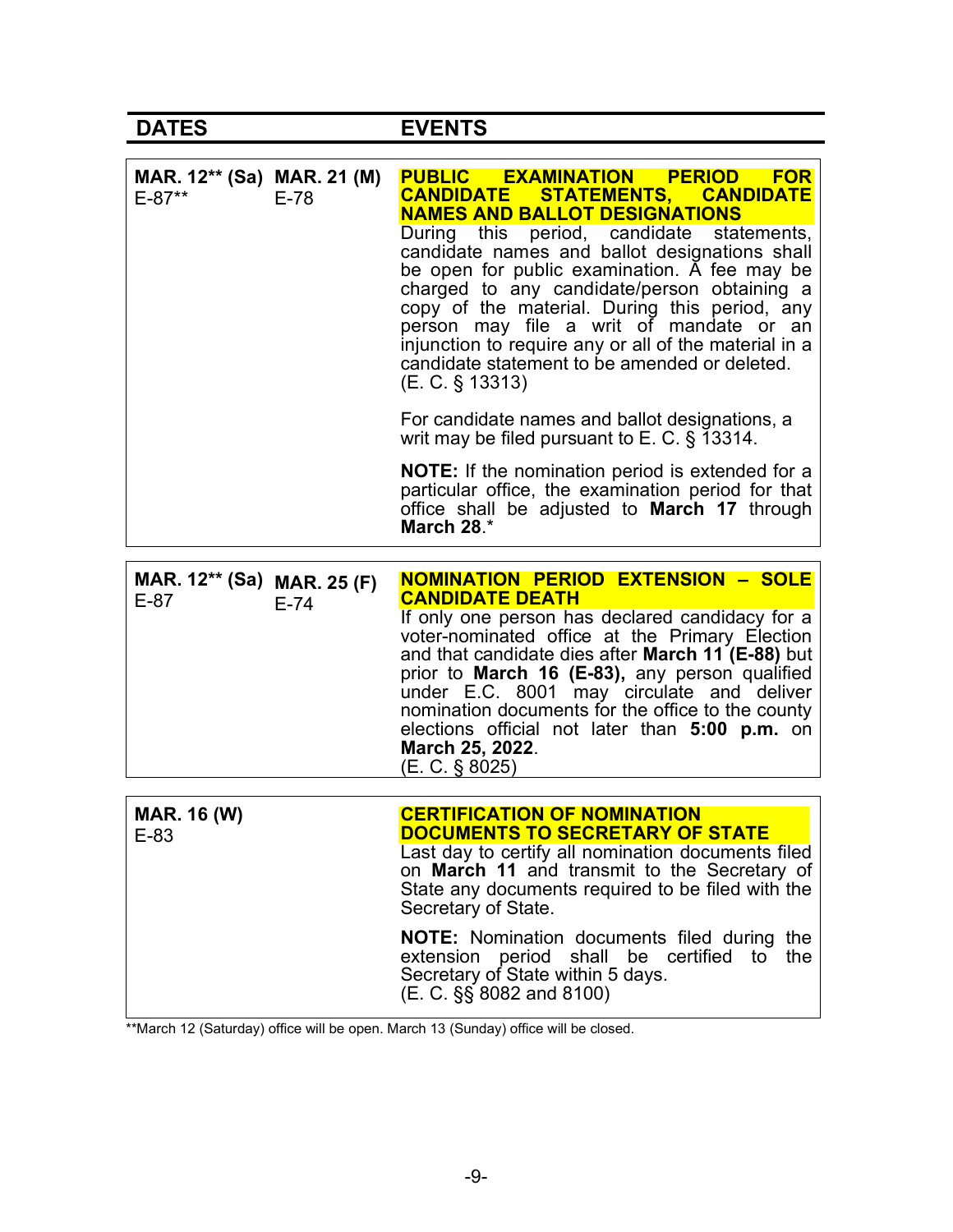| <b>MAR. 16 (W)</b><br>$E-83$ | <b>PARTY ENDORSEMENT LIST</b><br>The chair of any qualified political party may<br>provide a written copy of the list of candidates<br>endorsed or nominated by the party. Such a list<br>shall be provided not later than 83 days prior to the<br>election where the candidate for a voter-nominated<br>office will appear on the ballot.<br>(E. C. § 13302(b))                                                                                                                                                                        |
|------------------------------|-----------------------------------------------------------------------------------------------------------------------------------------------------------------------------------------------------------------------------------------------------------------------------------------------------------------------------------------------------------------------------------------------------------------------------------------------------------------------------------------------------------------------------------------|
|                              | <b>AMENDMENT OR WITHDRAWAL OF</b><br><b>MEASURE - DEADLINE</b><br>Last day for a jurisdiction to withdraw or amend a<br>measure previously submitted for placement on<br>the ballot.<br>$(E. C. \S 9605)$                                                                                                                                                                                                                                                                                                                               |
|                              | <b>MEASURE - LETTER DESIGNATION</b><br>Last day jurisdictions may request in writing<br>specific letter designations for their measure(s).                                                                                                                                                                                                                                                                                                                                                                                              |
|                              | <b>APPOINTMENT- NO ELECTION HELD</b><br><b>(SCHOOL JURISDICTIONS)</b><br>If only one person or no person has filed a<br>declaration of candidacy and if a petition to hold an<br>election has not been filed by this date, the qualified<br>person or persons nominated shall be seated at the<br>organizational meeting of the board or, if no person<br>has been nominated, the governing board shall<br>appoint a qualified person or persons at a meeting<br>prior to the day fixed for the election.<br>(Ed. Code § 5326 and 5328) |
|                              | <b>NOTICE OF APPOINTMENT PUBLICATION</b><br><b>(SCHOOL JURISDICTIONS)</b><br>After this date, if no one has been nominated to<br>the office, a notice shall be published once<br>announcing the governing board's intent to appoint<br>and the procedures for applying for the office.<br>(Ed. Code §§ 5303 and 5328.5)                                                                                                                                                                                                                 |
|                              | <b>PETITION TO HOLD ELECTION - DEADLINE</b><br>Last day to file a petition signed by 10% or 50 voters<br>(whichever is smaller in number) in the district,<br>trustee area or division requesting that an election<br>be held if nominees do not exceed offices to be<br>filled.<br>(E. C. § 10515 and Ed. Code § 5326)                                                                                                                                                                                                                 |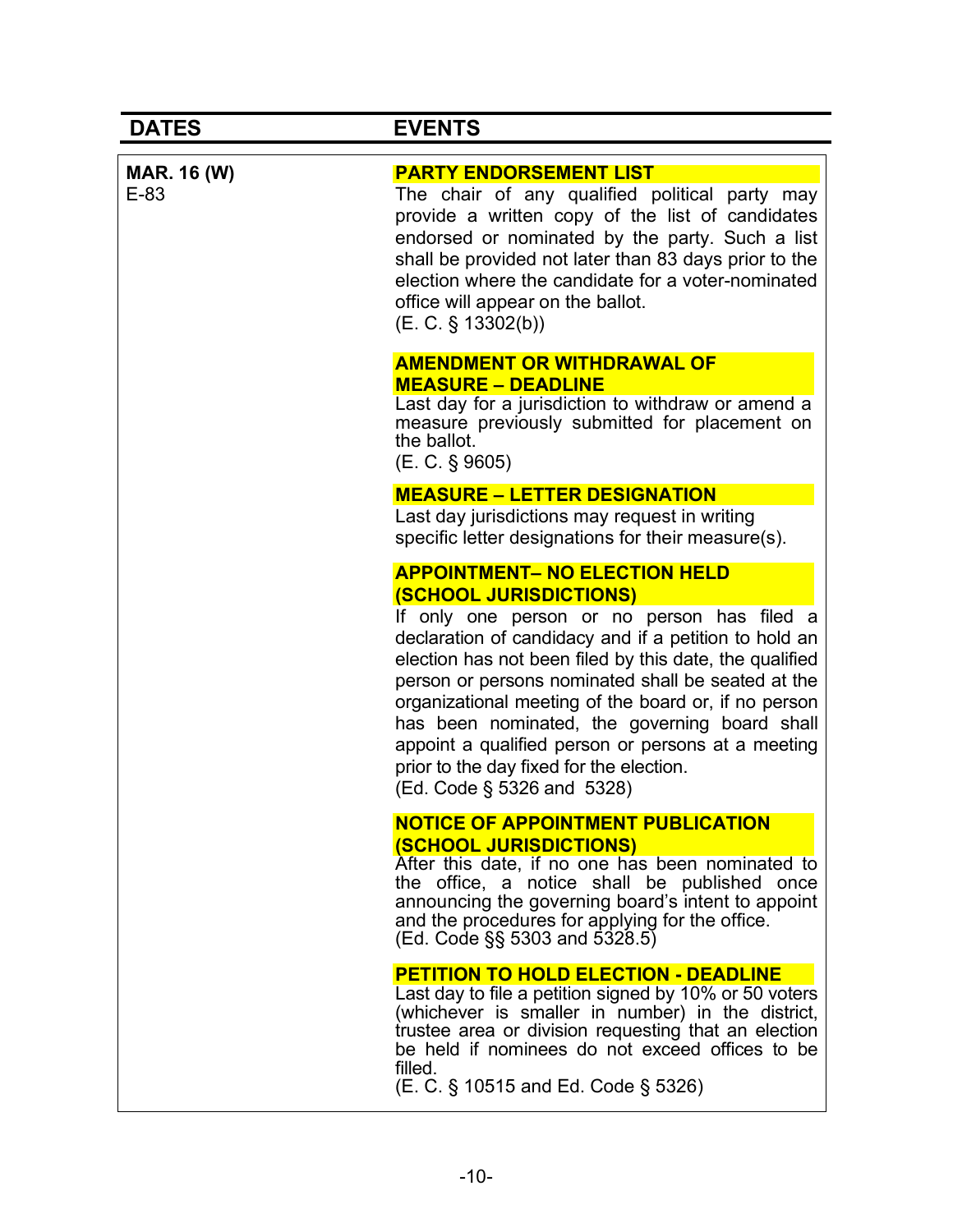r

| <b>MAR. 17 (Th)</b><br>$E-82$<br>11:00 A.M. | <b>DRAWING</b><br>RANDOMIZED ALPHABET I<br><b>BY</b><br><b>SECRETARY OF STATE</b><br>The Secretary of State shall hold a public drawing<br>to determine order of candidate names on the<br>ballot by randomly drawing each letter of the<br>alphabet.<br>$(E. C. \S 13112)$                                                                                                                                      |
|---------------------------------------------|------------------------------------------------------------------------------------------------------------------------------------------------------------------------------------------------------------------------------------------------------------------------------------------------------------------------------------------------------------------------------------------------------------------|
|                                             | RANDOMIZED ALPHABET DRAWING<br><b>BY</b><br><b>REGISTRAR-RECORDER/COUNTY CLERK</b><br>A public drawing shall be held to determine the<br>order of candidate names on the ballot for state<br>legislative districts that encompass more than one<br>county by randomly drawing each letter of the<br>alphabet.<br>$(E. C. \S 13111(i))$                                                                           |
| <b>MAR. 18 (F)</b><br>$E-81$<br>5:00 P.M.   | <b>ARGUMENTS - LAST DAY TO SUBMIT</b><br>Last day to submit arguments for or against any<br>county, district or school measure. Arguments may<br>not exceed 300 words in length.<br>(E. C. § 9162, 9163, 9315, 9316, 9501 and 9502)<br><b>EXCEPTION: Provisions regarding word limit do not</b><br>apply to measures for school district reorganization.<br>(Ed. § 35758)<br>IMPARTIAL ANALYSIS - LAST<br>DAY TO |
|                                             | <b>SUBMIT</b><br>Recommended last day for County Counsel to<br>transmit impartial analysis of a county, district or<br>school measure.<br>(E. C. §§ 9160, 9313 and 9500)                                                                                                                                                                                                                                         |

| MAR. 19 <sup>**</sup> (Sa)<br>$E - 80**$ | MAR. 28 (M)<br>$E-71$ | <b>PUBLIC EXAMINATION PERIOD FOR BALLOT</b><br><b>MEASURE MATERIALS</b>                                                                                                                                                                                     |
|------------------------------------------|-----------------------|-------------------------------------------------------------------------------------------------------------------------------------------------------------------------------------------------------------------------------------------------------------|
|                                          |                       | During this period, the elections official shall make<br>available for public examination a copy of the                                                                                                                                                     |
|                                          |                       | ballot measure text, arguments, impartial<br>analysis or bond tax rate statement for any                                                                                                                                                                    |
|                                          |                       | county, district or school measure. A fee may be<br>charged to any candidate/person obtaining a copy<br>of the materials. During this period, any person<br>may file a writ of mandate or an injunction to<br>require any or all of the material/data to be |
|                                          |                       | amended or deleted.                                                                                                                                                                                                                                         |
|                                          |                       | (E. C. §§ 9190, 9380 and 9509)                                                                                                                                                                                                                              |

\*\* March 19 (Saturday) and March 20 (Sunday) office will be closed.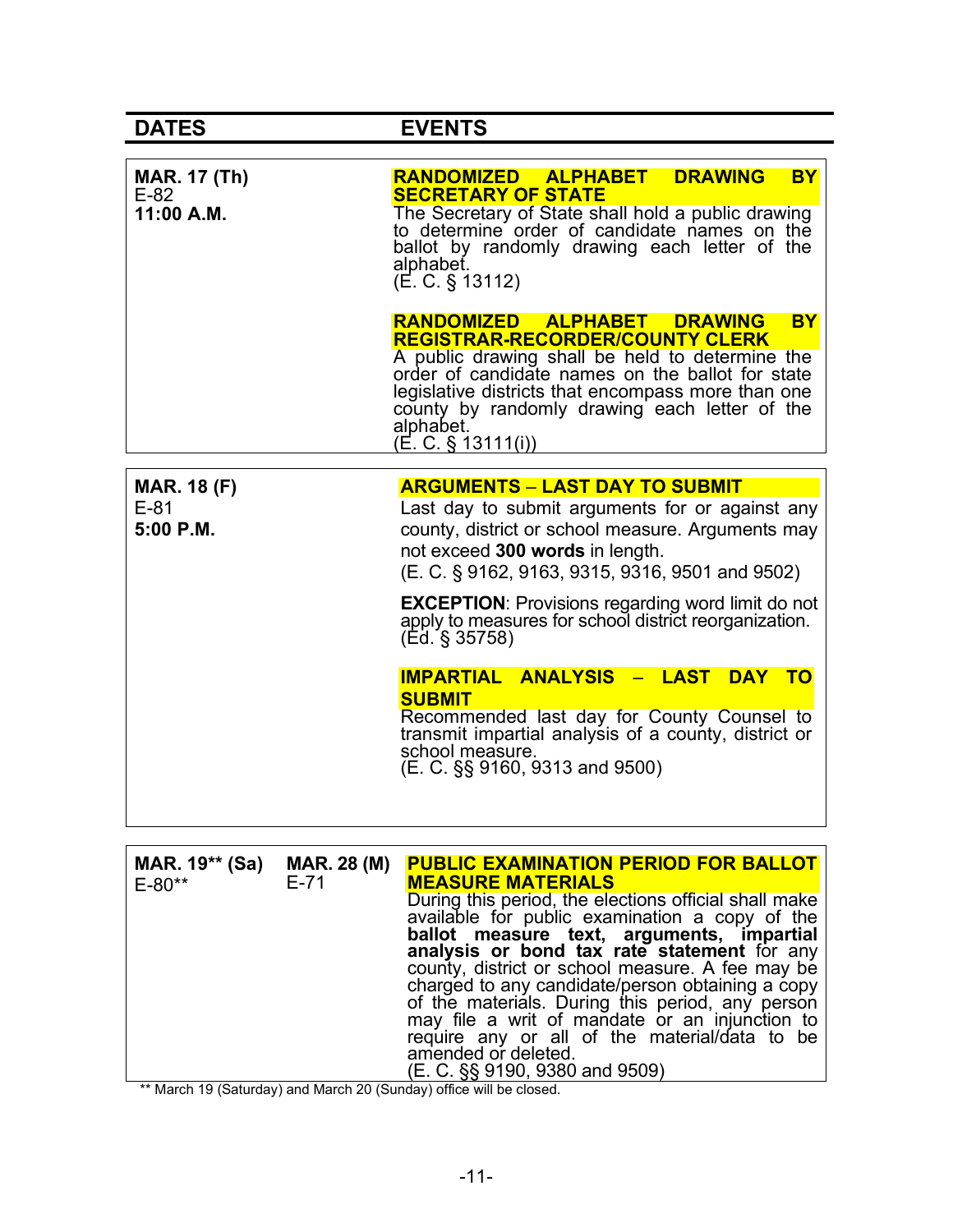| <b>DATES</b>                                | <b>EVENTS</b>                                                                                                                                                                                                                                                                             |
|---------------------------------------------|-------------------------------------------------------------------------------------------------------------------------------------------------------------------------------------------------------------------------------------------------------------------------------------------|
| <b>MAR. 21 (M)</b><br>$E-78$<br>$5:00$ P.M. | PETITION TO CONDUCT WRITE-IN<br><b>CAMPAIGN (JUDICIAL OFFICES)</b><br>Last day to file petitions containing signatures of<br>600 registered voters in the county to place<br>office on the Primary Election ballot when only<br>the incumbent has filed for the office.<br>(E. C. § 8203) |
| <b>MAR. 28 (M)</b><br>$E-71$<br>$5:00$ P.M. | <b>REBUTTALS - LAST DAY TO SUBMIT</b><br>Last day for authors of arguments for and<br>against any county, district or school measure to<br>submit rebuttals. Rebuttals may not exceed 250<br>words in length.<br>(E. C. §§ 9167, 9317 and 9504)                                           |

| <b>MAR. 29 (Tu)</b><br>$E-70$              | <b>APR. 7 (Th)</b><br>$E-61$ | <b>PUBLIC EXAMINATION PERIOD -</b><br><b>REBUTTALS</b>                                                                                                                                                                                                                                                                                                                                                                                                    |
|--------------------------------------------|------------------------------|-----------------------------------------------------------------------------------------------------------------------------------------------------------------------------------------------------------------------------------------------------------------------------------------------------------------------------------------------------------------------------------------------------------------------------------------------------------|
|                                            |                              | During this period the county elections official<br>shall make available for public examination a<br>copy of the rebuttals for any county, district or<br>school measure. A fee may be charged to any<br>candidate/person obtaining a copy of the<br>materials. During this period any person may file<br>a writ of mandate or an injunction to require any<br>or all of the material/data to be amended or<br>deleted.<br>(E. C. §§ 9190, 9380 and 9509) |
|                                            |                              |                                                                                                                                                                                                                                                                                                                                                                                                                                                           |
| <b>MAR. 31 (Th)</b><br>$E-68$<br>5:00 P.M. |                              | <b>CERTIFIED LIST OF CANDIDATES</b><br>Last day for the Secretary of State to transmit the<br>certified list of candidates.<br>(E. C. § 8120)                                                                                                                                                                                                                                                                                                             |
|                                            |                              | <b>DEATH OF CANDIDATE</b>                                                                                                                                                                                                                                                                                                                                                                                                                                 |
|                                            |                              | Last day for the name of a deceased candidate<br>to be removed from the ballot. Facts regarding<br>death must be ascertained at least 68 days prior<br>to the election.<br>$(E. C. \S 8809)$                                                                                                                                                                                                                                                              |
|                                            |                              | <b>NOTE:</b> This provision does not apply under the<br>conditions set forth in Elections Code §§ 8026<br>and 8027.                                                                                                                                                                                                                                                                                                                                       |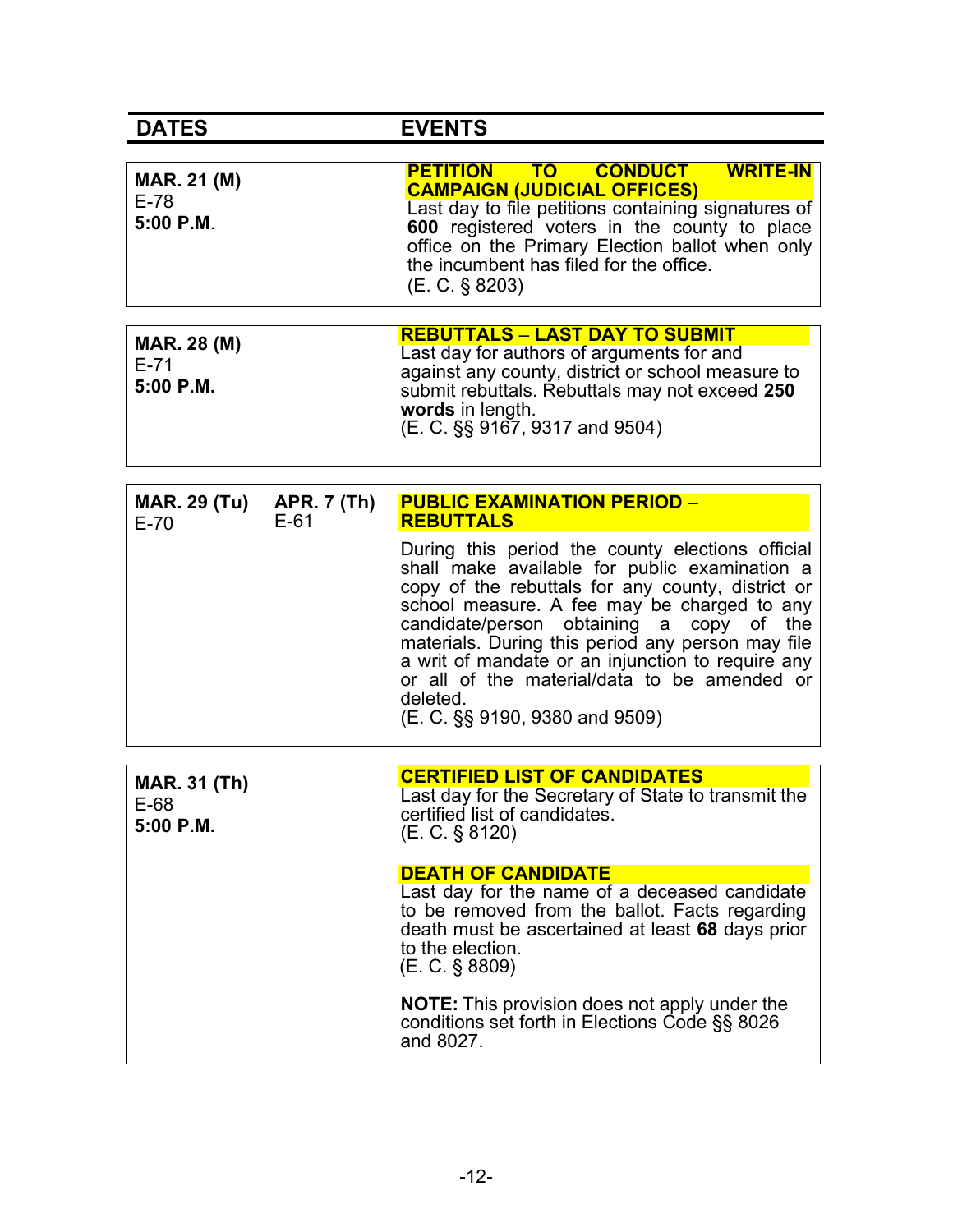| <b>DATES</b>                |                                            | <b>EVENTS</b>                                                                                                                                                                                                                                                                                                                                                                                |
|-----------------------------|--------------------------------------------|----------------------------------------------------------------------------------------------------------------------------------------------------------------------------------------------------------------------------------------------------------------------------------------------------------------------------------------------------------------------------------------------|
|                             |                                            |                                                                                                                                                                                                                                                                                                                                                                                              |
| <b>APR. 6 (W)</b><br>$E-62$ | <b>APR. 8 (F)</b><br>$E-60$<br>$5:00$ P.M. | <b>TRANSLITERATION REVIEW PERIOD</b><br>First and last day candidates may<br>review<br>transliteration of their names. Requests for<br>changes must be submitted to the county elections<br>official no later than the last day of the review<br>period.                                                                                                                                     |
| <b>APR. 8 (F)</b>           |                                            | <b>BALLOT</b><br><b>SPECIAL VOTE</b><br><b>MAIL</b><br><b>BY</b><br><b>APPLICATIONS</b>                                                                                                                                                                                                                                                                                                      |
| $E-60$                      |                                            | First day to process applications for special Vote<br>By Mail ballots. Any application received prior to<br>this day shall be kept and processed on or after<br>this date. The application must state that the voter<br>cannot vote during the normal Vote By Mail period<br>due to military service or other contingencies that<br>preclude normal delivery.<br>$(E. C. \S\S 300$ and 3103) |
|                             |                                            | <b>REGISTRATION FILE UPDATE</b>                                                                                                                                                                                                                                                                                                                                                              |
|                             |                                            | Counties using data processing equipment to<br>store registered voter information set forth in the<br>affidavits of registration shall begin their computer<br>updates in order to send a copy of the file to the<br>Secretary of State by April 14, 2022 (E-50).<br>$(E. C. \S\$ 2187(a) and $(c)(2)$                                                                                       |
|                             |                                            |                                                                                                                                                                                                                                                                                                                                                                                              |
| APR. 11 (M)<br>$E-57$       | <b>MAY 24 (Tu)</b><br>$E-14$               | <b>STATEMENT OF WRITE-IN CANDIDATE</b><br><b>DECLARATION PERIOD</b>                                                                                                                                                                                                                                                                                                                          |
|                             | 5:00 P.M.                                  | A name written on a ballot will not be counted<br>unless the person has filed during this period a<br>statement of write-in candidacy and sponsor<br>signatures, if applicable, stating that they are a<br>write-in candidate for the election.                                                                                                                                              |

(E. C. §§ 8600 and 8601)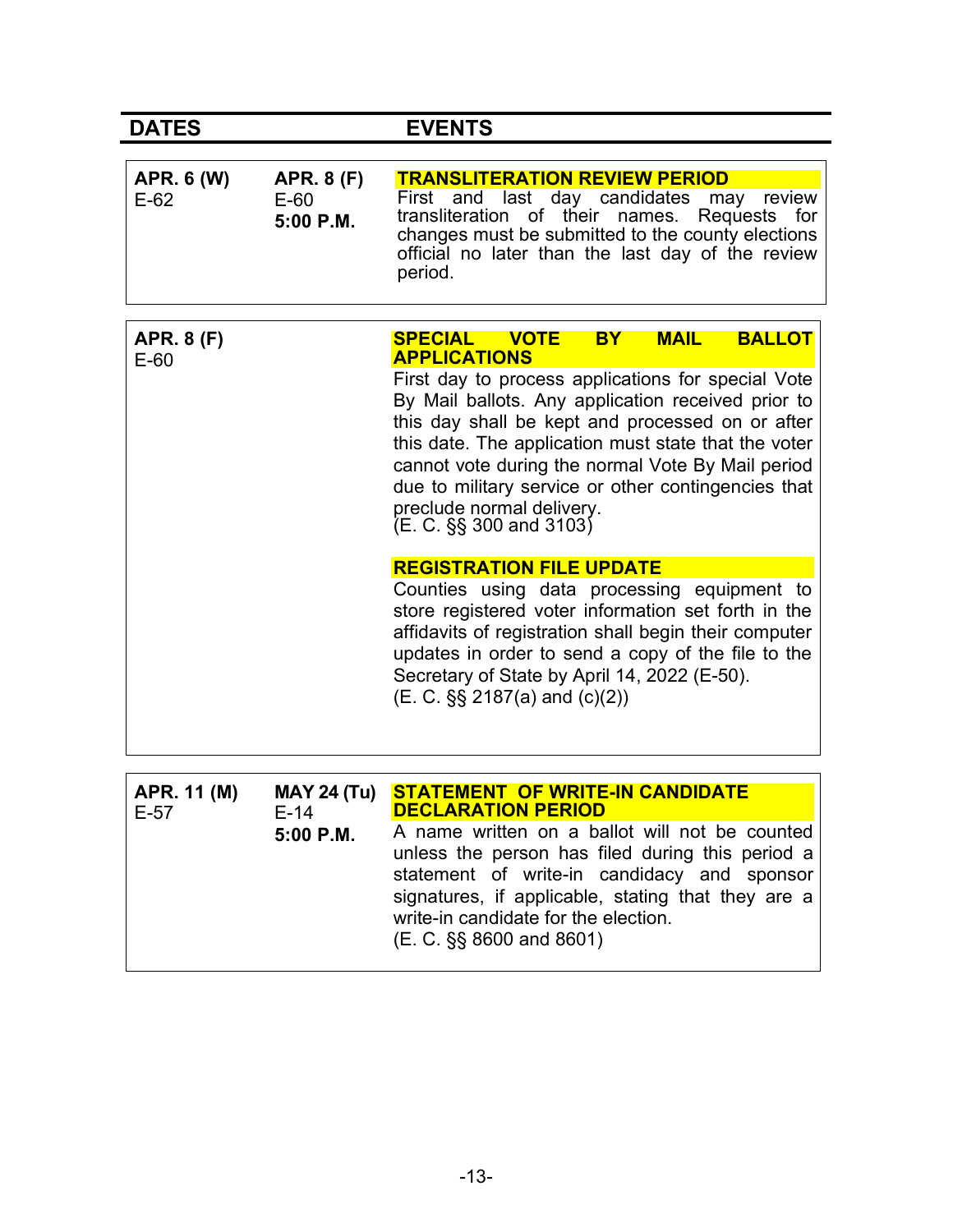| <b>DATES</b>                  |                              | <b>EVENTS</b>                                                                                                                                                                                                                                                         |
|-------------------------------|------------------------------|-----------------------------------------------------------------------------------------------------------------------------------------------------------------------------------------------------------------------------------------------------------------------|
|                               |                              |                                                                                                                                                                                                                                                                       |
| APR. 18 (M)<br>$E-50$         |                              | <b>REGISTRATION REPORT TO SECRETARY OF</b><br><b>STATE</b>                                                                                                                                                                                                            |
|                               |                              | Last day to transmit to the Secretary of State the<br>total county registration as of April 8, 2022 (E-60).<br>$(E. C. § 2187(a)$ and $(c)(2))$                                                                                                                       |
| <b>APR. 23 (Sa)</b><br>$E-45$ |                              | <b>MILITARY AND OVERSEAS BALLOTS</b><br>Last day for the county elections official to transmit<br>ballots and balloting materials to absent military or<br>overseas voters who have requested them by this<br>date.<br>(E. C. § 3114)                                 |
| <b>APR. 28 (Th)</b><br>$E-40$ | <b>MAY 17 (Tu)</b><br>$E-21$ | <b>STATE VOTER INFORMATION GUIDE MAILING</b><br>Between these dates, a state ballot pamphlet shall<br>be mailed to all voters.<br>$(E. C. \S 9094)$                                                                                                                   |
| <b>MAY 9 (M)</b><br>$E-29$    |                              | <b>EARLY TABULATION (SNAP TALLIES)</b><br>Last day to be notified by the Secretary of State<br>that certain offices or measures to be voted on are<br>of more than ordinary public interest and will<br>require early tabulation and announcement.<br>(E. C. § 14440) |
|                               |                              | <b>VOTE CENTER STAFF - APPOINTMENT</b>                                                                                                                                                                                                                                |
|                               |                              | Last day to appoint staff and designate vote<br>centers. A notice of appointment shall be mailed to<br>all staff.<br>(E. C. §§ 12286, 12307 and 12319)                                                                                                                |
|                               |                              |                                                                                                                                                                                                                                                                       |
| MAY 9 (M)                     |                              | <b>MAILING OF VOTE BY MAIL BALLOTS</b>                                                                                                                                                                                                                                |
| $E-29$                        |                              | No later than 29 days before the day of the<br>election, the county elections official shall begin<br>mailing the materials required by Section 3010.<br>(E. C. § 3001(b), 3010 and 3206)                                                                             |
|                               |                              | <b>PROCESSING OF VOTE BY MAIL BALLOTS</b>                                                                                                                                                                                                                             |
|                               |                              | The processing of vote by mail ballots may<br>commence on the 29 <sup>th</sup> business day before the<br>election but the results of the tally shall not be                                                                                                          |

(E. C. § 15101(b))

released until after the vote centers close.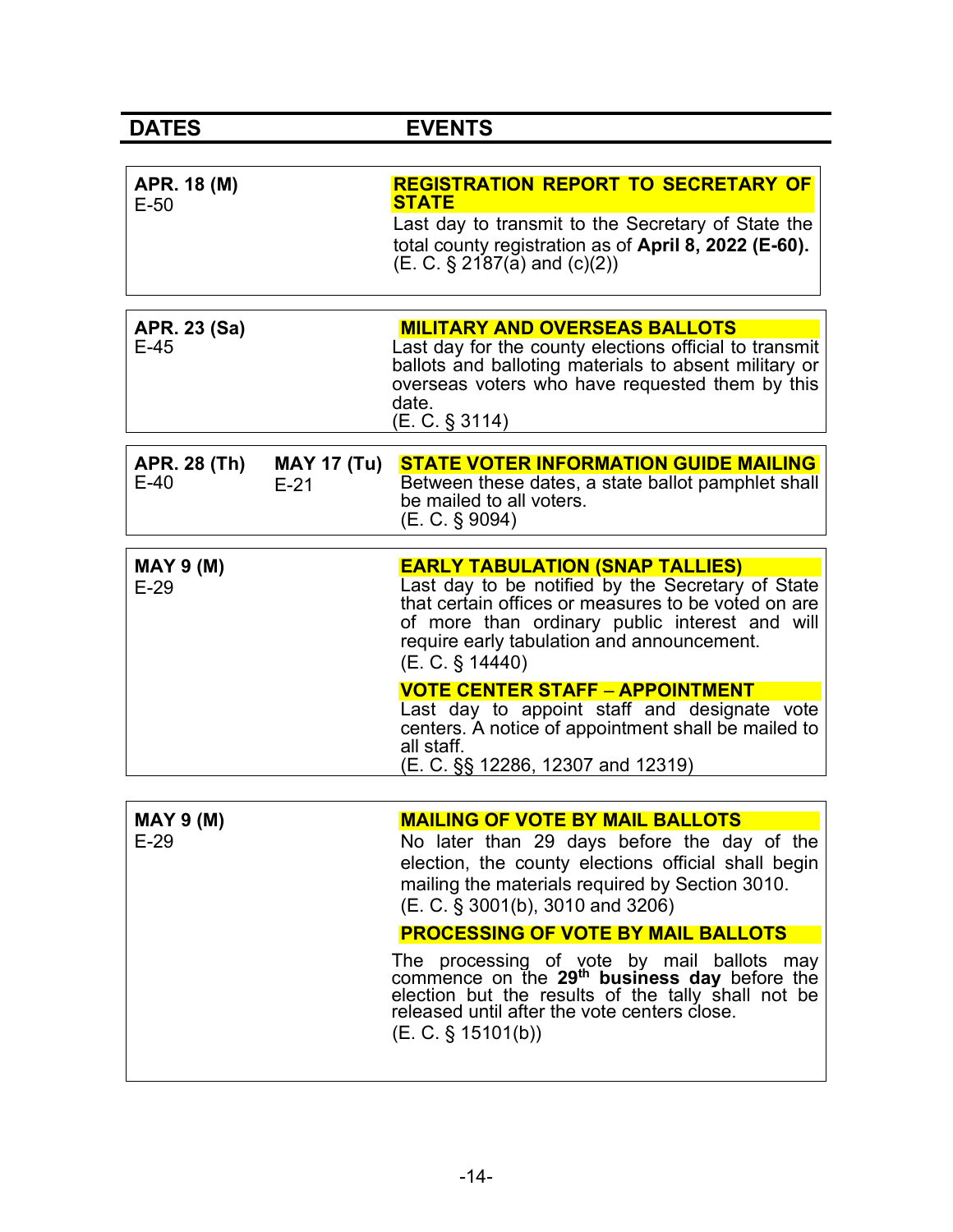| <b>MAY 9 (M)</b> | <b>MAY 31 (Tu)</b> | VOTE BY MAIL - FIRST AND LAST DAY TO                                                                                                                                                                                             |
|------------------|--------------------|----------------------------------------------------------------------------------------------------------------------------------------------------------------------------------------------------------------------------------|
| $E-29$           | F-7                | <b>APPLY</b>                                                                                                                                                                                                                     |
|                  |                    | Applications may be filed between these dates<br>(both dates inclusive). Applications received by the<br>29 <sup>th</sup> day prior to the election will be kept and<br>processed during this period.<br>(E. C. § 3001 and 3003) |

| <b>MAY 9 (M)</b><br>$E-29$ | JUNE 7 (Tu)<br><b>ELECTION</b><br><b>DAY</b> | <b>EMERGENCY VOTE BY MAIL</b><br>Between these dates, any voter may request a Vote<br>By Mail ballot if they are unable to go to a Vote<br>Center because of confinement due to an illness.<br>may designate an authorized<br>voter<br>The<br>representative to pick-up and return the ballot.<br>$(E. C. \S. 3021)$ |
|----------------------------|----------------------------------------------|----------------------------------------------------------------------------------------------------------------------------------------------------------------------------------------------------------------------------------------------------------------------------------------------------------------------|
| <b>MAY 17 (Tu)</b>         |                                              | OF OFFICIAL<br><b>SAMPLE</b><br><b>MAILING</b><br><b>RAILOT</b>                                                                                                                                                                                                                                                      |

| <b>MATI</b> (IU) | MAILING OF OFFICIAL SAMPLE BALLOT                    |
|------------------|------------------------------------------------------|
| $E-21$           | <b>BOOKLETS (Historically Commencing at E - 40)</b>  |
|                  | An Official Sample Ballot Booklet shall be mailed to |
|                  | each voter in the jurisdiction no later than 21 days |
|                  | before the election.                                 |
|                  | $(E. C. \$ §§ 13300 - 13303)                         |
|                  |                                                      |

| <b>MAY 24 (Tu)</b><br>$E-14$ | JUNE 7 (Tu)<br><b>ELECTION</b> | <b>NEW CITIZEN ELIGIBILITY TO REGISTER AND</b><br><b>VOTE</b>                                                                                                                                                                                                                                           |
|------------------------------|--------------------------------|---------------------------------------------------------------------------------------------------------------------------------------------------------------------------------------------------------------------------------------------------------------------------------------------------------|
|                              | <b>DAY</b>                     | A new citizen is eligible to register and vote at the                                                                                                                                                                                                                                                   |
|                              | 8:00 P.M                       | office of, or at another location designated by, the<br>county elections official at any time beginning on<br>the 14th day before an election and ending at the<br>close of polls on the election day following the date<br>on which that person became a citizen.<br>(E.C. §§ 331, 332, 3500 and 3501) |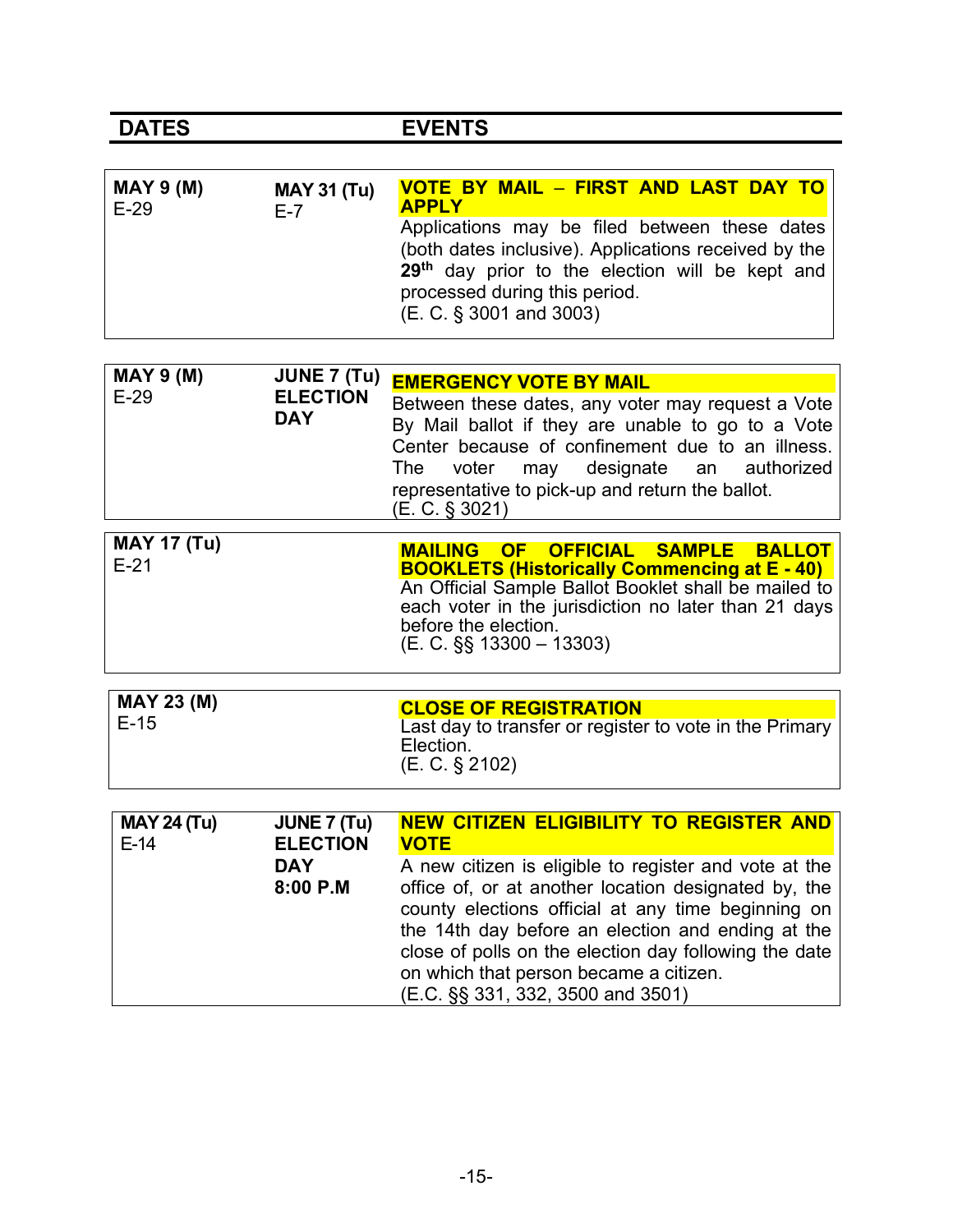| <b>DATES</b>                              | <b>EVENTS</b>                                                                                                                                                                                                                                                                                |
|-------------------------------------------|----------------------------------------------------------------------------------------------------------------------------------------------------------------------------------------------------------------------------------------------------------------------------------------------|
|                                           |                                                                                                                                                                                                                                                                                              |
| <b>MAY 24 (Tu)</b><br>$E-14$<br>5:00 P.M. | <b>WRITE-IN CANDIDATE STATEMENT DEADLINE</b><br>Last day for a candidate to file a statement of write-<br>in candidacy and sponsor signatures, if applicable,<br>that they are a write-in candidate for the election.<br>(E. C. §§ 8600 and 8601)                                            |
| <b>MAY 24 (Tu)</b><br>$E-14$<br>5:00 P.M. | <b>BILINGUAL VOTER CENTER STAFF</b><br>Last day to prepare list of appointed bilingual staff.<br>$(E. C. \S 12303(d))$                                                                                                                                                                       |
| <b>MAY 28 (Sa)</b><br>$E-10$              | <b>TALLY CENTER LOCATION - PUBLICATION</b><br>On or before this date, a notice specifying the public<br>place to be used as the central tally location for<br>counting the ballots shall be published once in a<br>newspaper of general circulation within the county.<br>$(E. C. \S 12109)$ |
|                                           | <b>VOTE CENTER - FIRST DAY</b><br>Vote Centers open beginning 10 days prior to<br>election day. A Vote Center<br>election may be<br>conducted pursuant to $E. C.$ § 4007.                                                                                                                    |
| <b>MAY 31 (Tu)</b><br>$E-7$               | <b>REPORT OF REGISTRATION</b><br>Last day to transmit to the Secretary of State the<br>total county registration as of May 23, 2022.<br>$(E. C. \S 2187(c)(3))$                                                                                                                              |
| <b>MAY 31 (Tu)</b><br>$E-7$<br>5:00 P.M.  | COMPUTER PROGRAM TO SECRETARY<br><b>OF</b><br><b>STATE</b><br>Last day to deposit copy of computer vote counting<br>program with Secretary of State.<br>$(E. \tilde{C}. \S 15001)$                                                                                                           |
| <b>MAY 31 (Tu)</b><br>$E-7$<br>5:00 P.M.  | <b>COMPUTER PROGRAM TO SECRETARY OF</b><br><b>STATE</b><br>Last day to deposit copy of computer vote counting<br>program with Secretary of State.<br>$(E. \tilde{C}. \S 15001)$                                                                                                              |